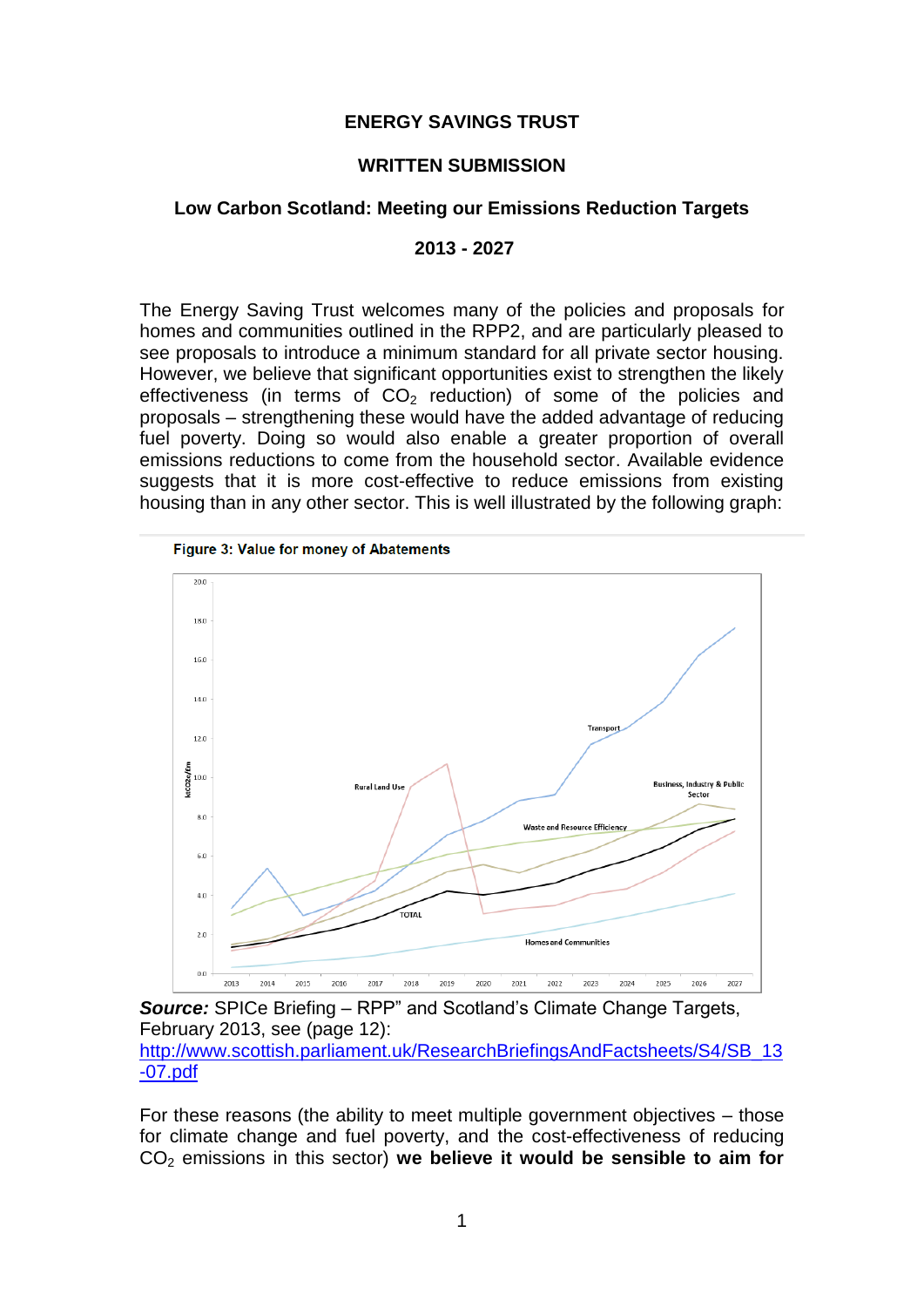### **higher emissions reduction in this sector – at least in line with the overall 42% target<sup>1</sup> .**

There are a number of ways that the policies and proposals outlined in RPP2 could be strengthened and their effectiveness improved, specifically:

## **1. Integration of water efficiency measures within wider energy efficiency retrofit programmes**

We believe that water efficiency measures should be integrated into wider domestic energy efficiency retrofit programmes. Policies to improve water efficiency in Scotland's homes could significantly reduce carbon emissions in this sector, and also result in a reduction in carbon emissions associated with water supply and treatment.

In Scotland, domestic water use accounts for approximately 14% of household  $CO<sub>2</sub>$  emissions and approximately 23% of domestic heating bills (about 13% of a home's total energy bill) .The devices needed (water efficient showerheads and tap aerators) to help save hot water in the home are very affordable and easy to install, and result in significant, cost effective,  $CO<sub>2</sub>$  and energy bill savings. Their installation also makes a positive contribution to the alleviation of fuel poverty. In addition, for people living in flats where low cost cavity wall and loft insulation may not be an option reducing hot water use is one of the few things they can do easily and cheaply to reduce their  $CO<sub>2</sub>$ emissions.

Tables 1 and 2 outline potential annual and lifetime savings<sup>2</sup> on a per household basis for homes retrofitted with water saving devices (showerheads, tap aerators) and residents changing their behaviour (by reducing their time in the shower by 1 minute and turning off taps when not in use). Two  $CO<sub>2</sub>$  emission reduction figures are supplied, one for domestic hot water savings benefiting the householder and one for the reduction in water supplied and treated (referred to as the embodied  $CO<sub>2</sub>$  saving) benefiting Scottish Water. These savings numbers are indicative of the retrofit and behaviour changes proposed. Savings will always vary across households due to occupancy and household specific water use practices.

and communities' sector.<br><sup>2</sup> These indicative savings have been derived using typical water device and behaviours found in the average home, as a baseline. Occupancy and heating performance co-efficients relevant to Scotland's existing housing stock were used. They have been calculated using the Energy Saving Trust WEMlite tool. The assumptions used to calculate these figures are summarised in the table below.

| Summary of retrofitting and behaviour change assumptions: |                                                                                     |  |  |  |  |  |  |  |
|-----------------------------------------------------------|-------------------------------------------------------------------------------------|--|--|--|--|--|--|--|
| Baseline House:                                           | Person takes 7 showers per week. 7 mins per shower. 10L/min. 9-litre toilet. Sink & |  |  |  |  |  |  |  |
|                                                           | Basin use. Washing machine & Dishwasher (Total = 150L/p/day)                        |  |  |  |  |  |  |  |
| Behaviour Change:                                         | 6 min shower, turn off taps when not in use.                                        |  |  |  |  |  |  |  |
|                                                           |                                                                                     |  |  |  |  |  |  |  |
| Retrofit:                                                 | 7L/min showerhead, tap aerators. 6L/min shower, <6L/min taps,                       |  |  |  |  |  |  |  |

 $\overline{a}$ <sup>1</sup> Note: It appears that the policies and proposals outlined in RPP2 will deliver savings of around 34% by 2020 in the 'household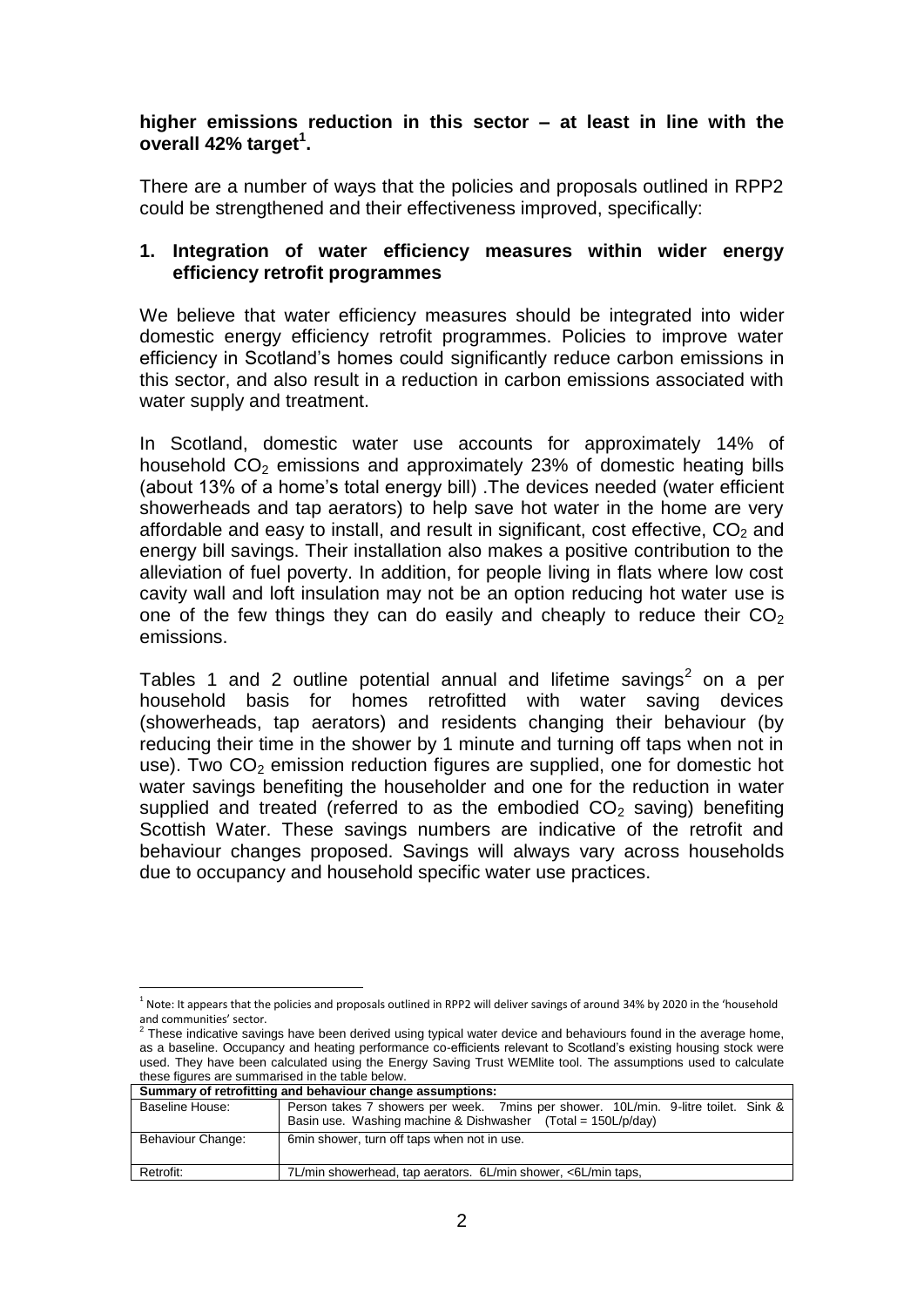|                             | <b>Water</b><br><b>Savings</b><br>$(m^3/\bar{yr})$ | <b>Energy</b><br><b>Bill</b><br><b>Savings</b><br>(E/yr) | CO <sub>2</sub><br><b>Savings</b><br>(kg/yr) | <b>Embodied</b><br>CO <sub>2</sub><br><b>Savings</b><br>(kg/yr) |
|-----------------------------|----------------------------------------------------|----------------------------------------------------------|----------------------------------------------|-----------------------------------------------------------------|
| <b>Behaviour Change</b>     |                                                    |                                                          |                                              |                                                                 |
| only                        | 14                                                 | £25                                                      | 148                                          | 14                                                              |
| <b>Retrofit only</b>        | 30                                                 | £36                                                      | 216                                          | 31                                                              |
| <b>Retrofit + Behaviour</b> |                                                    |                                                          |                                              |                                                                 |
| Change                      | 40                                                 | £55                                                      | 327                                          | 42                                                              |

**Table 1: Potential annual savings from water efficiency per household**

**Table 2: Potential lifetime savings from water efficiency per household**

|                             |                | <b>Energy</b>  |                 | <b>Embodied</b> |
|-----------------------------|----------------|----------------|-----------------|-----------------|
|                             | <b>Water</b>   | Bill           | CO <sub>2</sub> | CO <sub>2</sub> |
|                             | <b>Savings</b> | <b>Savings</b> | <b>Savings</b>  | <b>Savings</b>  |
|                             | $\rm (m^3)$    | (£)            | (kg)            | (kg)            |
| <b>Behaviour Change</b>     |                |                |                 |                 |
| only                        | 140            | £250           | 1,480           | 140             |
| <b>Retrofit only</b>        | 300            | £360           | 2,160           | 310             |
| <b>Retrofit + Behaviour</b> |                |                |                 |                 |
| Change                      | 400            | £550           | 3,270           | 420             |

The installation of such devices is already an integral part of a number of energy efficiency retrofitting programmes operating in other parts of the UK, including the London Re:New programme<sup>3</sup>.

# **2. Proposed new standards for new build should be in line with those recommended in the Sullivan Review**

We believe that the proposed new standards for new build from 2014 should remain in line with those recommended in the Sullivan Review. The proposed changes will deliver a 45% reduction on 2007 emissions for new homes (21% on 2010 standards) – not the 60% reduction on 2007 standards recommended in the Sullivan review.

It is important to remember that every new home that is built in Scotland adds to Scotland's overall  $CO<sub>2</sub>$  emissions, and new homes will be built every year between now and 2050 – so the cumulative impact of their emissions over the next 37 years will not be negligible.

It is also important to note that if the current proposals are adopted it is likely that homes built from 2014 will need to be revisited at some point in the future in order to undertake work to further reduce emissions. It is more cost effective to undertake emissions reduction work at the point of construction and as such not bringing these properties up to appropriate standards now is likely be a decision that will result in overall costs being higher – as such this does not seem to be a sensible approach.

<sup>1</sup> <sup>3</sup> For more information about the London Re:New programme please see:

<http://www.london.gov.uk/priorities/environment/climate-change/energy-efficiency/homes-energy-efficiency-for-tomorrow>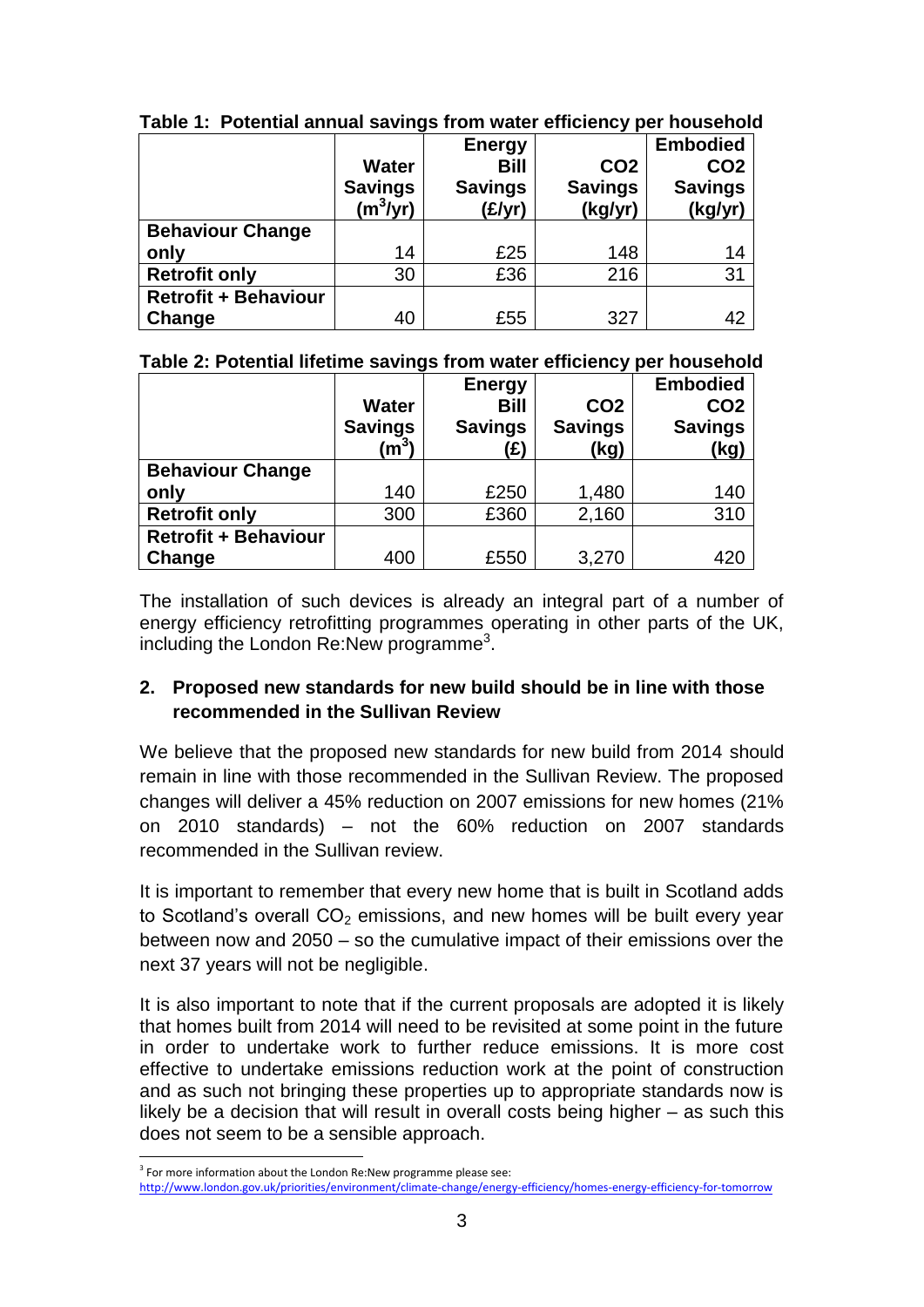## **3. Bring forward the introduction of minimum standards for all private sector housing, ensure that standards are sufficiently challenging, and that supporting policies are in place**

We very much welcome the Scottish Government's intention to introduce minimum standards for all private sector housing, and believe that such standards are likely to be necessary if the Scottish Government is to meet its climate change targets.

We believe that it would be appropriate to apply regulations at an earlier date than suggested by the Scottish Government, ideally from 2015/2016. By 2016 the Scottish Government aims to eradicate fuel poverty and so a significant proportion of those on low incomes should have received assistance to have at least their loft and cavities insulated where possible.

We also note that only measures '*that are currently most cost effective for private households (i.e. loft insulation, cavity wall insulation, floor insulation and efficient boilers)*' have been included in modelling the impacts of minimum standards for private housing. Given that Green Deal finance will be available (and householders will therefore have no up-front costs to pay) for a much wider set of measures, including solid wall insulation, we believe it will be important that regulation is sufficiently challenging - at least after its very early years - to ensure that it results in significant numbers of solid wall installations and ultimately significant  $CO<sub>2</sub>$  emissions reductions.

Leading up to the introduction of regulation additional policies will be required – these should include:

- A programme of public engagement to help gain buy-in into the technologies and policies (including regulation) required to effect the emissions reductions required.
- A variety of incentives (for example relief for more energy efficient homes through the Land and Buildings Transaction Tax) and awareness raising activities, developed around people's behaviour and the lifetime of their homes, in preparation for eventual regulation.
- Continued funding for the Energy Saving Scotland advice centres (ESSacs) so that they can continue to provide advice and support to householders across Scotland about the various options available to them. In a regulatory environment it will be more important than ever that people have access to free, impartial advice to ensure that they are able to meet the new regulatory standards in that way that is most cost effective, and appropriate to them.